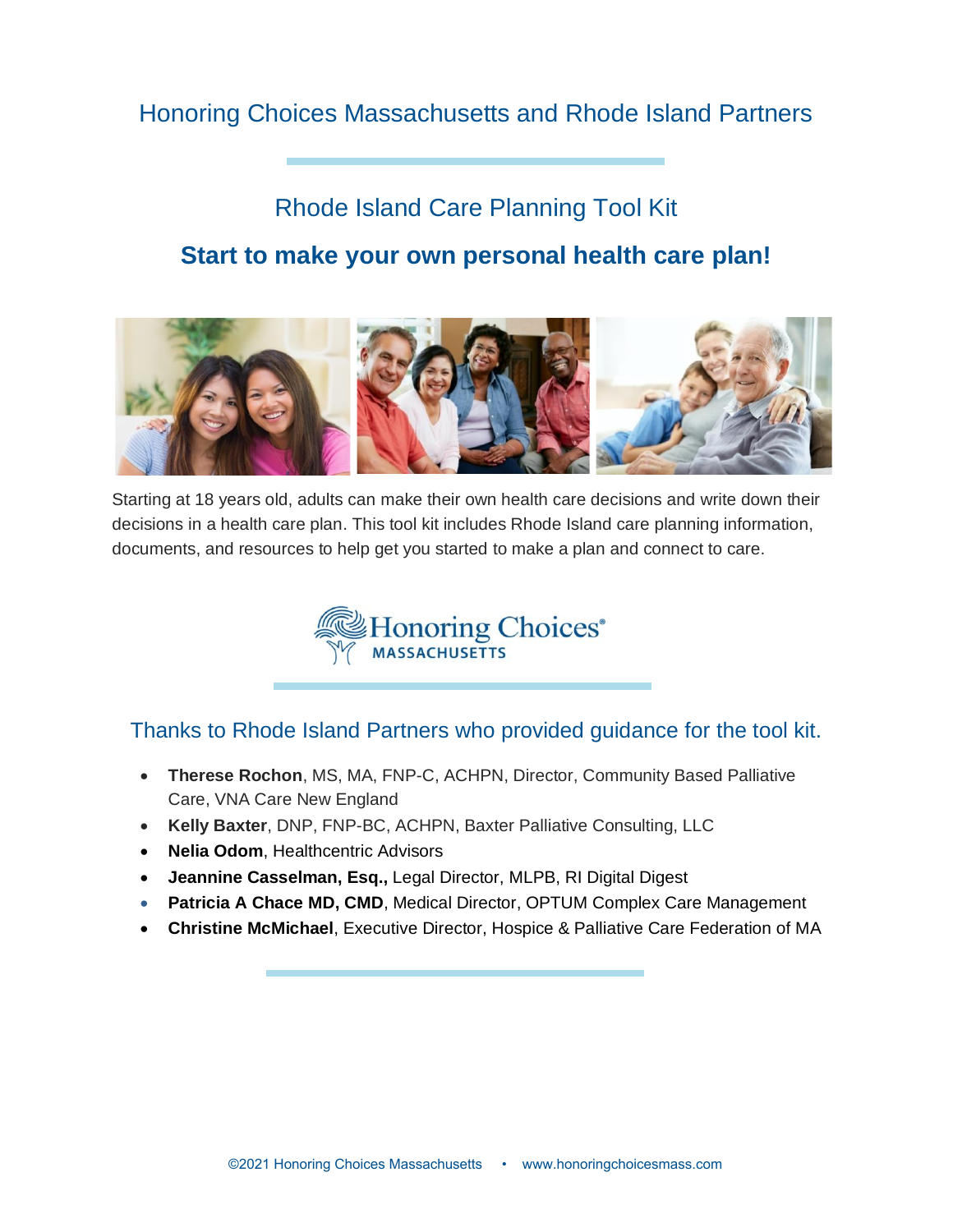### Rhode Island Care Planning Tool Kit

Adults can start to make a personal care plan by completing a Durable Power of Attorney for Health Care, and adding documents as their health needs change over time. With guidance from our Rhode Island (RI) Partners, we've assembled a simple care planning tool kit that includes RI planning information and documents, and links to handy resources.

#### RI Care Planning Documents

Here are the three documents you can use over your lifetime to make your personal plan**.**

#### **1. RI Durable Power of Attorney for Health Care.**

Adults have the fundamental right to control their medical care decisions and to make a written durable power of attorney. A Durable Power of Attorney for Health Care is a document that gives the person you designate as your agent the power to make health care decisions for you, if you are unable to make medical decisions for yourself. Under [Rhode Island law,](http://webserver.rilin.state.ri.us/statutes/TITLE23/23-4.10/INDEX.HTM) all Durable Powers of Attorney for Health Care forms that conform with the RI legal requirements can be used to establish a valid document. Consumers can choose the document they'd like to use. Below are two documents you can choose from; we do not recommend or endorse any one form. The paper forms are attached; the links below offer fillable documents.

- RI Durable Power of Attorney for Healthcare Statutory Form
	- o [English](https://health.ri.gov/forms/legal/DurablePowerOfAttorneyForHealthcare.pdf)
- RI Durable Power of Attorney for Health Care, "A GIFT OF PREPAREDNESS"
	- o [English](http://www.honoringchoicesmass.com/wp-content/uploads/2021/03/RI-Gift-of-Preparedness-English-.pdf)
	- o [Spanish](http://www.honoringchoicesmass.com/wp-content/uploads/2021/03/RI-Gift-of-Preparedness-Spanish.pdf)

#### **2. RI Living Will**

Adults can instruct their physicians to withhold or withdraw life-sustaining procedures in the event of a terminal condition, under the Rights of the Terminally III Act. You can create a Living Will using the form in the [statute,](http://webserver.rilin.state.ri.us/statutes/TITLE23/23-4.11/23-4.11-3.HTM) listed below, or you may create your own form if it meets the legal requirements of the Act.

• [Living Will Declaration Form](https://health.ri.gov/forms/living-will-declaration.pdf)

#### **3. RI MOLST: Medical Orders for Life-Sustaining Treatment**

Medical Orders for Life Sustaining Treatment (MOLST) are instructions to follow a terminally ill patient's wishes regarding resuscitation, feeding tubes and other life-sustaining medical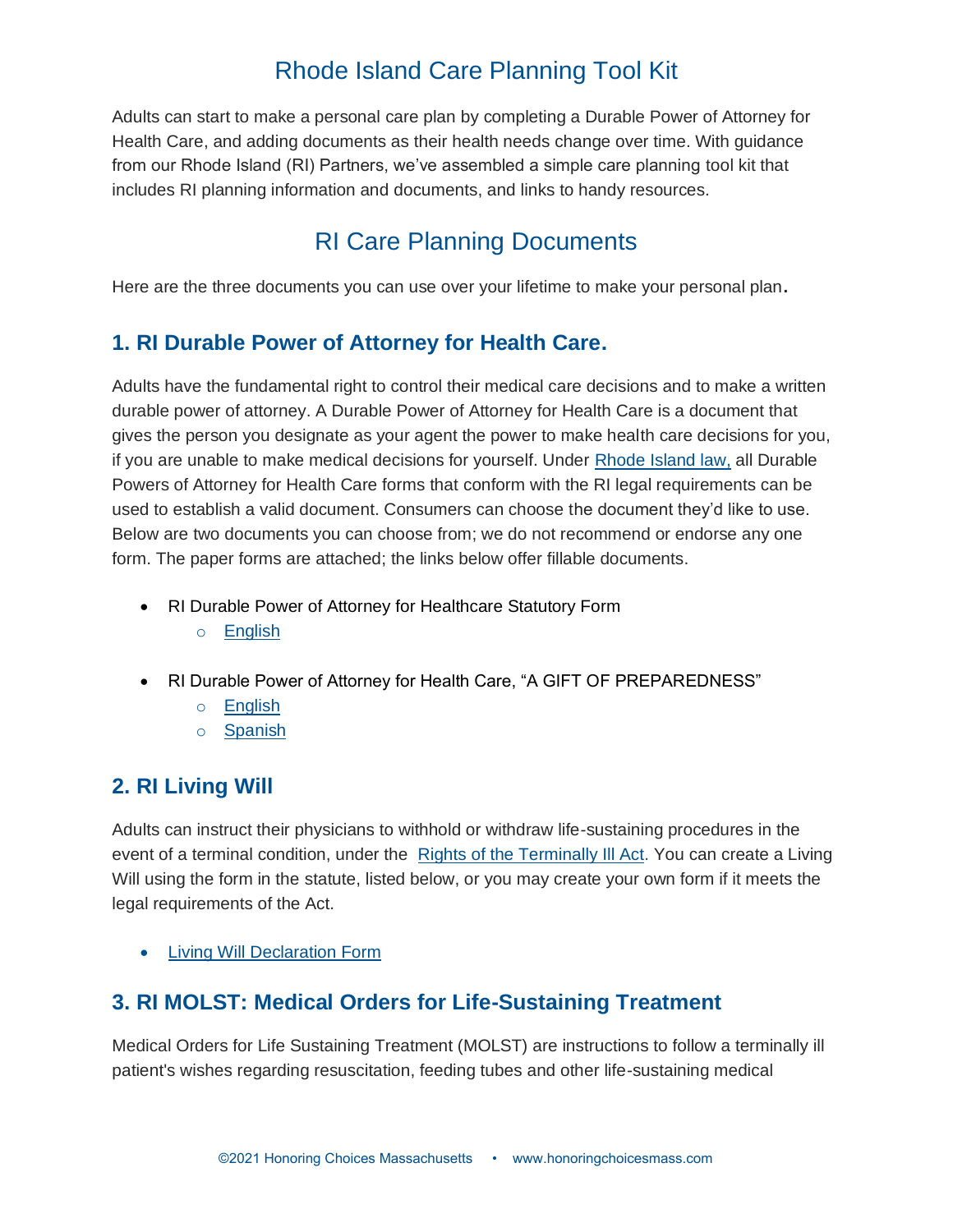treatments. The MOLST form is voluntary. Adults diagnosed with medical frailty or a serious illness can choose to complete a MOLST form with their clinicians. Clinicians and patients talk about prognosis, treatment options and what the patient chooses for life-sustaining treatments. The clinician translates an adult's wishes onto the MOLST form so all clinicians can know and honor an individual's care choices. Read more about how RI MOLST works [here.](https://health.ri.gov/lifestages/death/about/medicalordersforlifesustainingtreatment/)

- RI MOLST
	- o [English](https://health.ri.gov/forms/medical/OrdersForLifeSustainingTreatment.pdf)
	- o [Spanish](https://health.ri.gov/otherlanguages/spanish/forms/medical/OrdersForLifeSustainingTreatment.pdf)

#### National POLST

Rhode Island is part of [National POLST,](https://polst.org/) a 47-state collective that provides helpful information, videos and tools about serious illness and POLST/MOLST forms. Read more [here.](https://polst.org/) For information or to ask questions, contact RI Plenary Assembly Members: Terry Rochon, [Trochon@vnacarenewengland.org](mailto:Trochon@vnacarenewengland.org) and Kelly Baxter, [kebaxter25@gmail.com](mailto:kebaxter25@gmail.com)

#### **Resources**

Here are additional resources to access planning information, care and services:

- [Healthcentric Advisors; My Care, My Choice, My Voice](https://healthcentricadvisors.org/myccv/everyone/)
- [Age Friendly RI](https://agefriendlyri.org/)
- [Rhode Island Office of Healthy Aging](http://oha.ri.gov/)
- [VNA Care New England](https://www.vnacarenewengland.org/)
- MLPB COVID-19 Digital Digest
- [State of RI, Department of Health; Advanced Directives](https://health.ri.gov/lifestages/death/about/advancedirectives/)
- [National POLST](https://polst.org/)

#### RI Partners

Thank you to our RI Partners for their guidance in developing this tool kit. We are working together to provide free planning documents, improve cross-state services, and ensure all RI residents can access timely, equitable care.

- [Therese Rochon,](mailto:trochon@vnacarenewengland.org) MS, MA, FNP-C, ACHPN, Director, Community Based Palliative Care, VNA Care New England
- [Kelly Baxter,](mailto:%20kelly@baxterpalliativecare.com) DNP, FNP-BC, ACHPN, Baxter Palliative Consulting, LLC
- [Nelia Odom,](mailto:nodom@healthcentricadvisors.org) Healthcentric Advisors
- [Jeannine Casselman,](mailto:jcasselman@mlpboston.org) Esq., Legal Director, MLPB, RI Digital Digest,
- [Patricia A Chace](mailto:patricia.chace@optum.com) MD, CMD, Medical Director, OPTUM Complex Care Management**;**
- [Christine McMichael,](mailto:cmcmichael@hospicefed.org) Executive Director, Hospice & Palliative Care Federation of MA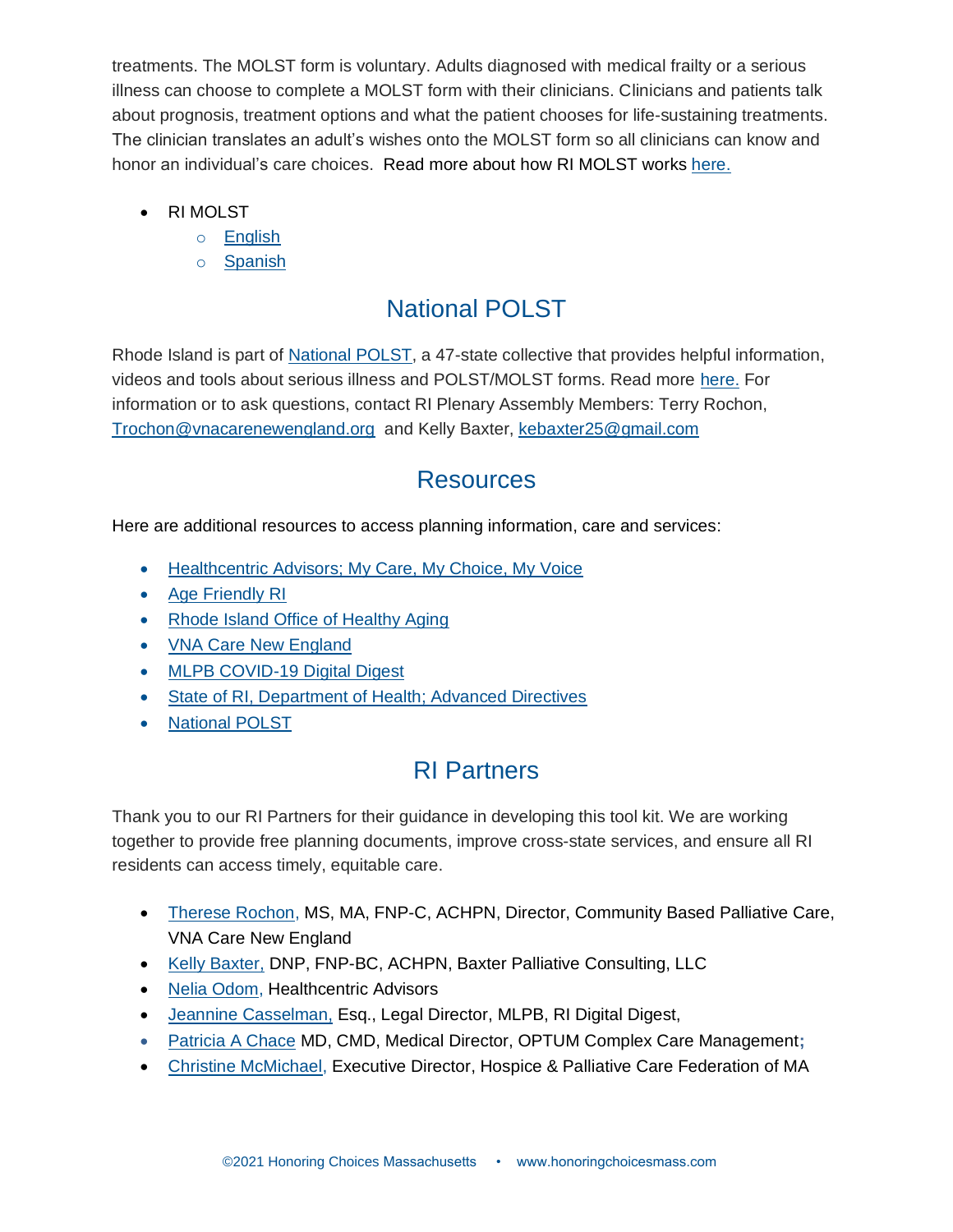

# **Durable Power of Attorney for Healthcare<br>Statutory Form Durable Power<br>Statutory Form<br><sup>NG THIS DOCUMENT**</sup>  $\sum_{k}^{\infty}$ <br>  $\sum_{k}^{\infty}$ <br>
WARNING TO PERSON EXECUTING THIS DOCUMENT

This is an important legal document which is authorized by the general laws of this state. Before executing this document, you should know these important facts:

You must be at least eighteen (18) years of age and a resident of the state for this document to be legally valid and binding.

This document gives the person you designate as your agent (the attorney in fact) the power to make healthcare decisions for you. Your agent must act consistently with your desires as stated in this document or otherwise made known.

Except as you otherwise specify in this document, this document gives your agent the power to consent to your doctor not giving treatment or stopping treatment necessary to keep you alive.

Notwithstanding this document, you have the right to make medical and other healthcare decisions for yourself so long as you can give informed consent with respect to the particular decision. In addition, no treatment may be given to you over your objection at the time, and healthcare necessary to keep you alive may not be stopped or withheld if you object at the time.

This document gives your agent authority to consent, to refuse to consent, or to withdraw consent to any care, treatment, service, or procedure to maintain, diagnose, or treat a physical or mental condition. This power is subject to any statement of your desires and any limitation that you include in this document. You may state in this document any types of treatment that you do not desire. In addition, a court can take away the power of your agent to make healthcare decisions for you if your agent:

- (1) Authorizes anything that is illegal,
- (2) Acts contrary to your known desires, or
- (3) Where your desires are not known, does anything that is clearly contrary to your best interests.

(1) Authorizes anything that is illegal,<br>
(2) Acts contrary to your known desires, or<br>
(3) Where your desires are not known, does anything that is clearly contrary to your best interests.<br>
Unless you specify a specific per

You have the right to revoke the authority of your agent by notifying your agent or your treating doctor, hospital, or other healthcare provider orally or in writing of the revocation.

Your agent has the right to examine your medical records and to consent to their disclosure unless you limit this right in this document. This document revokes any prior durable power of attorney for healthcare.

You should carefully read and follow the witnessing procedure described at the end of this form. This document will not be valid unless you comply with the witnessing procedure.

If there is anything in this document that you do not understand, you should ask a lawyer to explain it to you.

Your agent may need this document immediately in case of an emergency that requires a decision concerning your healthcare. Either keep this document where it is immediately available to your agent and alternate agents or give each of them an executed copy of this document. You may also want to give your doctor an executed copy of this document.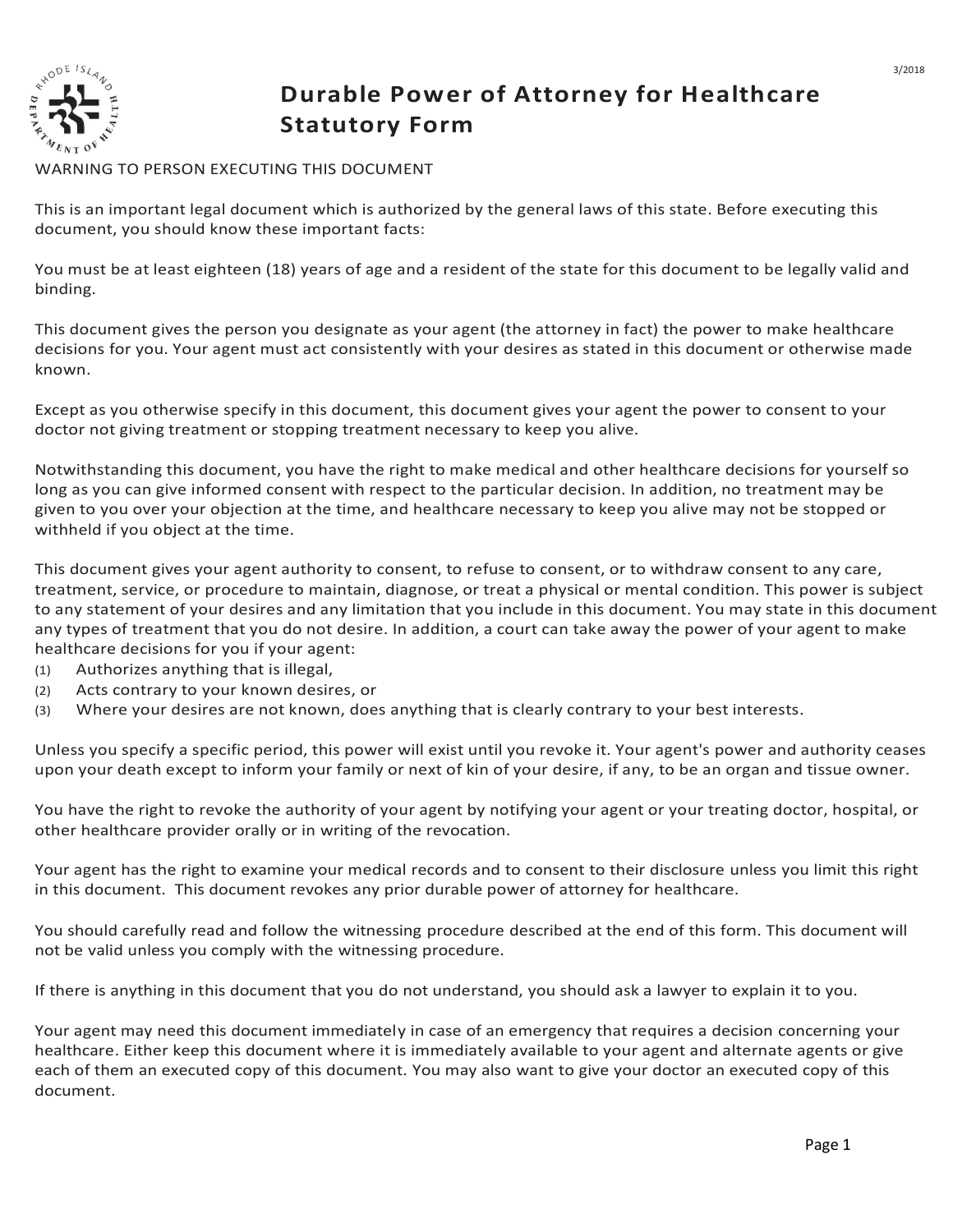#### (1) DESIGNATION OF HEALTHCARE AGENT. I, (insert your name and address below)

|          | First Name | Middle Name    | Last Name |
|----------|------------|----------------|-----------|
| Address: |            | City/State/Zip |           |

Do hereby designate and appoint:

(insert name, address, and telephone number of one individual only as your agent to make healthcare decisions for you. None of the following may be designated as your agent:

(1) your treating healthcare provider, (2) a nonrelative employee of your treating healthcare provider, (3) an operator of a community care facility, or (4) a nonrelative employee of an operator of a community care facility.) as my attorney in fact (agent) to make healthcare decisions for me as authorized in this document. For the purposes of this document, "healthcare decision" means consent, refusal of consent, or withdrawal of consent to any care, treatment, service, or procedure to maintain, diagnose, or treat an individual's physical or mental condition.)

| Name: | Address: |
|-------|----------|
|       |          |
|       |          |

Phone: City/State/Zip

(2) CREATION OF DURABLE POWER OF ATTORNEY FOR HEALTHCARE. By this document I intend to create a durable power of attorney for healthcare.

(3) GENERAL STATEMENT OF AUTHORITY GRANTED. Subject to any limitations in this document, I hereby grant to my agent full power and authority to make healthcare decisions for me to the same extent that I could make such decisions for myself if I had the capacity to do so. In exercising this authority, my agent shall make healthcare decisions that are consistent with my desires as stated in this document or otherwise made known to my agent, including, but not limited to, my desires concerning obtaining or refusing or withdrawing life-prolonging care, treatment, services, and procedures and informing my family or next of kin of my desire, if any, to be an organ or tissue donor.

(If you want to limit the authority of your agent to make healthcare decisions for you, you can state the limitations in paragraph (4) ("Statement of Desires, Special Provisions, and Limitations") below. You can indicate your desires by including a statement of your desires in the same paragraph.)

(4) STATEMENT OF DESIRES, SPECIAL PROVISIONS, AND LIMITATIONS. (Your agent must make healthcare decisions that are consistent with your known desires. You can, but are not required to, state your desires in the space provided below. You should consider whether you want to include a statement of your desires concerning life-prolonging care, treatment, services, and procedures. You can also include a statement of your desires concerning other matters relating to your healthcare. You can also make your desires known to your agent by discussing your desires with your agent or by some other means. If there are any types of treatment that you do not want to be used, you should state them in the space below. If you want to limit in any other way the authority given your agent by this document, you should state the limits in the space below. If you do not state any limits, your agent will have broad powers to make healthcare decisions for you, except to the extent that there are limits provided by law.)

In exercising the authority under this durable power of attorney for healthcare, my agent shall act consistently with my desires as stated below and is subject to the special provisions and limitations stated below:

(a) Statement of desires concerning life-prolonging care, treatment, services, and procedures: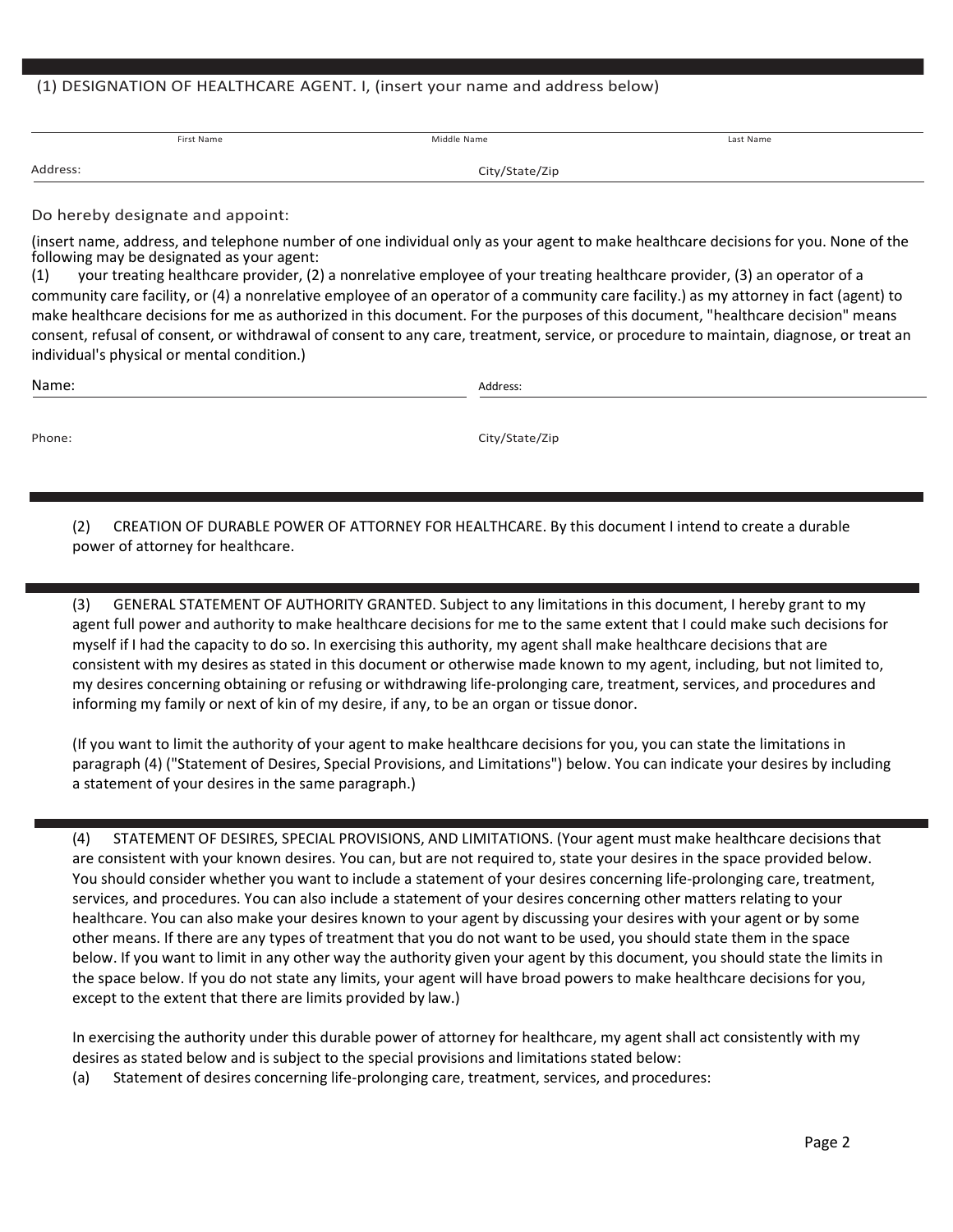- (b) Additional statement of desires, special provisions, and limitations regarding healthcare decisions:
- (c) Statement of desire regarding organ and tissue donation:

Initial if applicable:

In the event of my death, I request that my agent inform my family/next of kin of my desire to be an organ and tissue donor, if possible.

(You may attach additional pages if you need more space to complete your statement. If you attach additional pages, you must date and sign EACH of the additional pages at the same time you date and sign this document.)

(5) INSPECTION AND DISCLOSURE OF INFORMATION RELATING TO MY PHYSICAL OR MENTAL HEALTH. Subject to any limitations in this document, my agent has the power and authority to do all of the following:

(a) Request, review, and receive any information, verbal or written, regarding my physical or mental health, including, but not limited to, medical and hospital records.

- (b) Execute on my behalf any releases or other documents that may be required in order to obtain thisinformation.
- (c) Consent to the disclosure of thisinformation.

(If you want to limit the authority of your agent to receive and disclose information relating to your health, you must state the limitations in paragraph (4) ("Statement of desires, special provisions, and limitations") above.)

(6) SIGNING DOCUMENTS, WAIVERS, AND RELEASES. Where necessary to implement the healthcare decisions that my agent is authorized by this document to

make, my agent has the power and authority to execute on my behalf all of the following:

(a) Documents titled or purporting to be a "Refusal to Permit Treatment" and "Leaving Hospital Against MedicalAdvice."

(b) Any necessary waiver or release from liability required by a hospital or physician.

(7) DURATION. (Unless you specify a shorter period in the space below, this power of attorney will exist until it is revoked.)

This durable power of attorney for healthcare expireson:

(Fill in this space ONLY if you want the authority of your agent to end on a specific date.)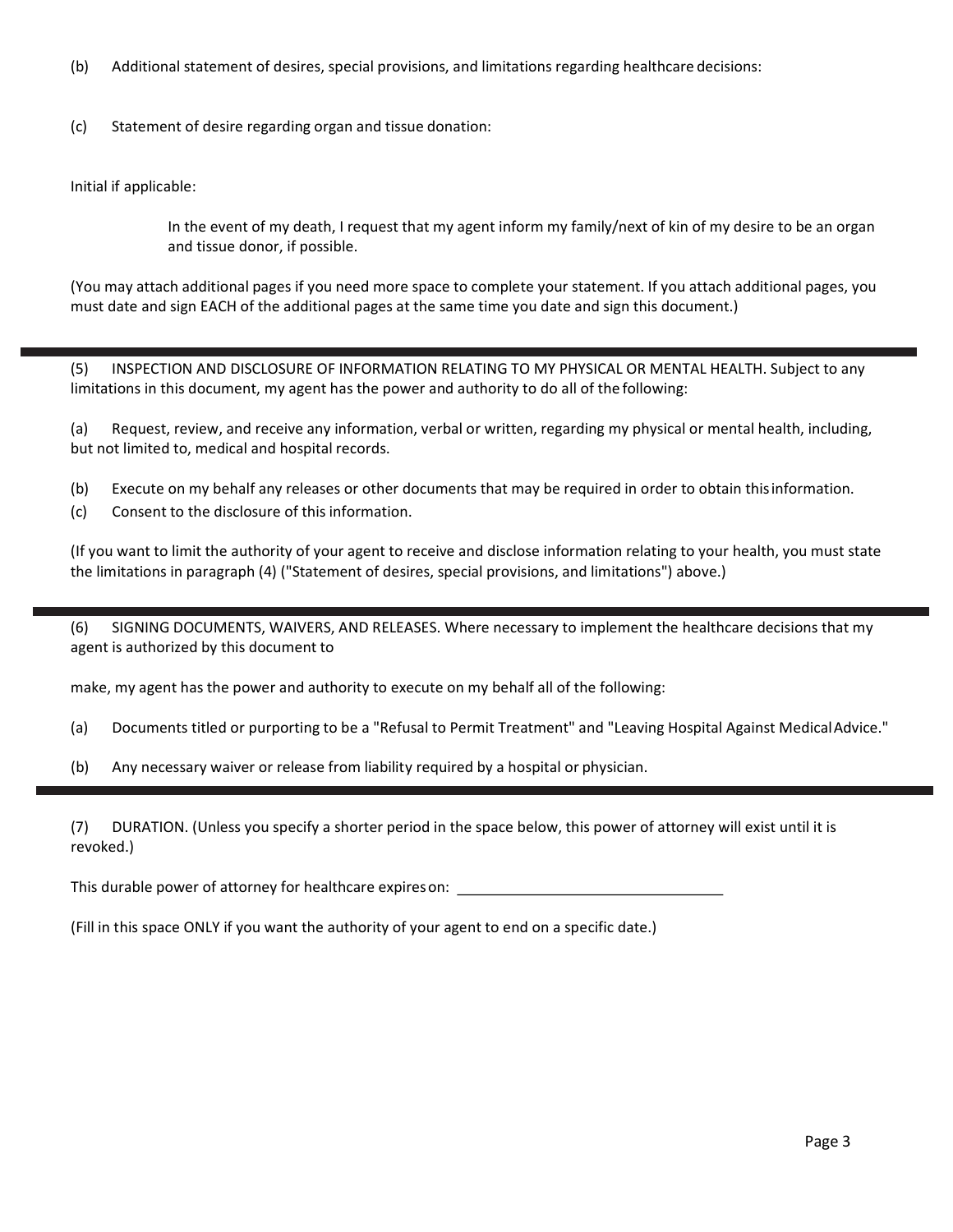(8) DESIGNATION OF ALTERNATE AGENTS. (You are not required to designate any alternate agents but you may do so. Any alternate agent you designate will be able to make the same healthcare decisions as the agent you designated in paragraph (1), above, in the event that agent is unable or ineligible to act as your agent. If the agent you designated is your spouse, he or she becomes ineligible to act as your agent if your marriage isdissolved.)

If the person designated as my agent in paragraph (1) is not available or becomes ineligible to act as my agent to make a healthcare decision for me or loses the mental capacity to make healthcare decisions for me, or if I revoke that person's appointment or authority to act as my agent to make healthcare decisions for me, then I designate and appoint the following persons to serve as my agent to make healthcare decisions for me as authorized in this document, such persons to serve in the order listed below:

(A) First Alternate Agent: (Insert name, address, and telephone number of first alternate agent.)

(B) Second Alternate Agent: (Insert name, address, and telephone number of second alternate agent.)

(9) PRIOR DESIGNATIONS REVOKED. I revoke any prior durable power of attorney for healthcare.

#### DATE AND SIGNATURE OF PRINCIPAL (YOU MUST DATE AND SIGN THIS POWER OF ATTORNEY)

I sign my name to this Statutory Form Durable Power of Attorney for Healthcare on (Enter date) at (Enter City) (Enter State)

(You sign below)

(THIS POWER OF ATTORNEY WILL NOT BE VALID UNLESS IT IS SIGNED BY ONE NOTARY PUBLIC OR TWO (2) QUALIFIED WITNESSES WHO ARE PRESENT WHEN YOU SIGN OR ACKNOWLEDGE YOUR SIGNATURE. IF YOU HAVE ATTACHED ANY ADDITIONAL PAGES TO THIS FORM, YOU MUST DATE AND SIGN EACH OF THE ADDITIONAL PAGES AT THE SAME TIME YOU DATE AND SIGN THIS POWER OF ATTORNEY.)

#### STATEMENT OF WITNESSES

(This document must be witnessed by two (2) qualified adult witnesses or one (1) notary public. None of the following may be used as a witness:

- (1) A person you designate as your agent or alternate agent,
- (2) A healthcare provider,
- (3) An employee of a healthcare provider,
- (4) The operator of a community care facility,
- (5) An employee of an operator of a community care facility.

I declare under penalty of perjury that the person who signed or acknowledged this document is personally known to me to be the principal, that the principal signed or acknowledged this durable power of attorney in my presence, that the principal appears to be of sound mind and under no duress, fraud, or undue influence, that I am not the person appointed as attorney in fact by this document, and that I am not a healthcare provider, an employee of a healthcare provider, the operator of a community care facility, nor an employee of an operator of a community care facility.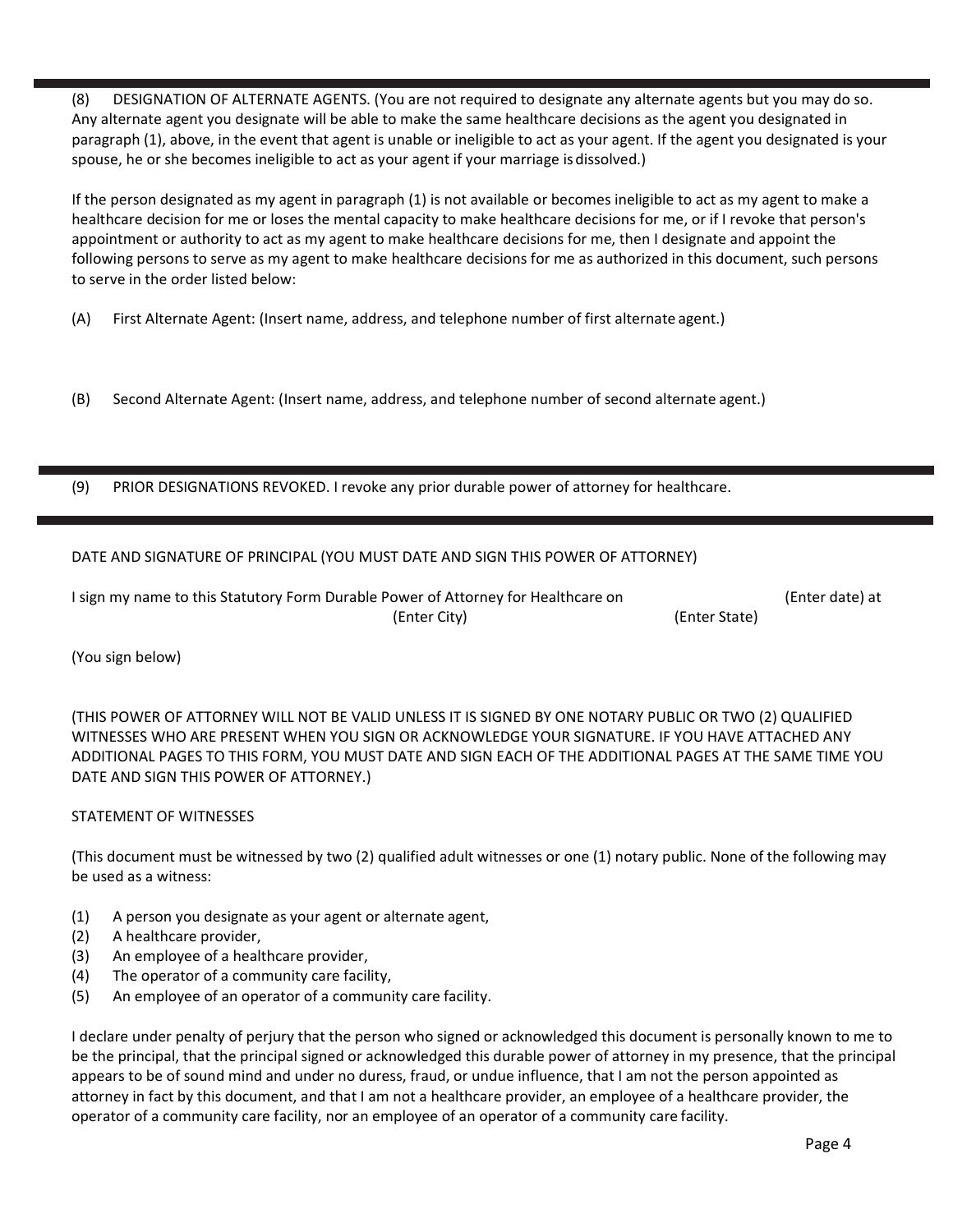#### **Option 1 – Two (2) Qualified Witnesses:**

| Signature:                             | Residence Address: |
|----------------------------------------|--------------------|
| <b>Print Name:</b>                     | Date:              |
|                                        |                    |
| Signature:                             | Residence Address: |
| Print Name:                            | Date:              |
|                                        |                    |
| Option 2 - One Notary Public Signature |                    |
| Signature:                             | , Notary Public    |
| Print Name:                            | Date:              |

My commission expires on:

(AT LEAST ONE OF THE ABOVE WITNESSES OR THE NOTARY PUBLIC MUST ALSO SIGN THE FOLLOWING DECLARATION.)

I further declare under penalty of perjury that I am not related to the principal by blood, marriage, or adoption, and, to the best of my knowledge, I am not entitled to any part of the estate of the principal upon the death of the principal under a will now existing or by operation of law.

Signature:

Print Name: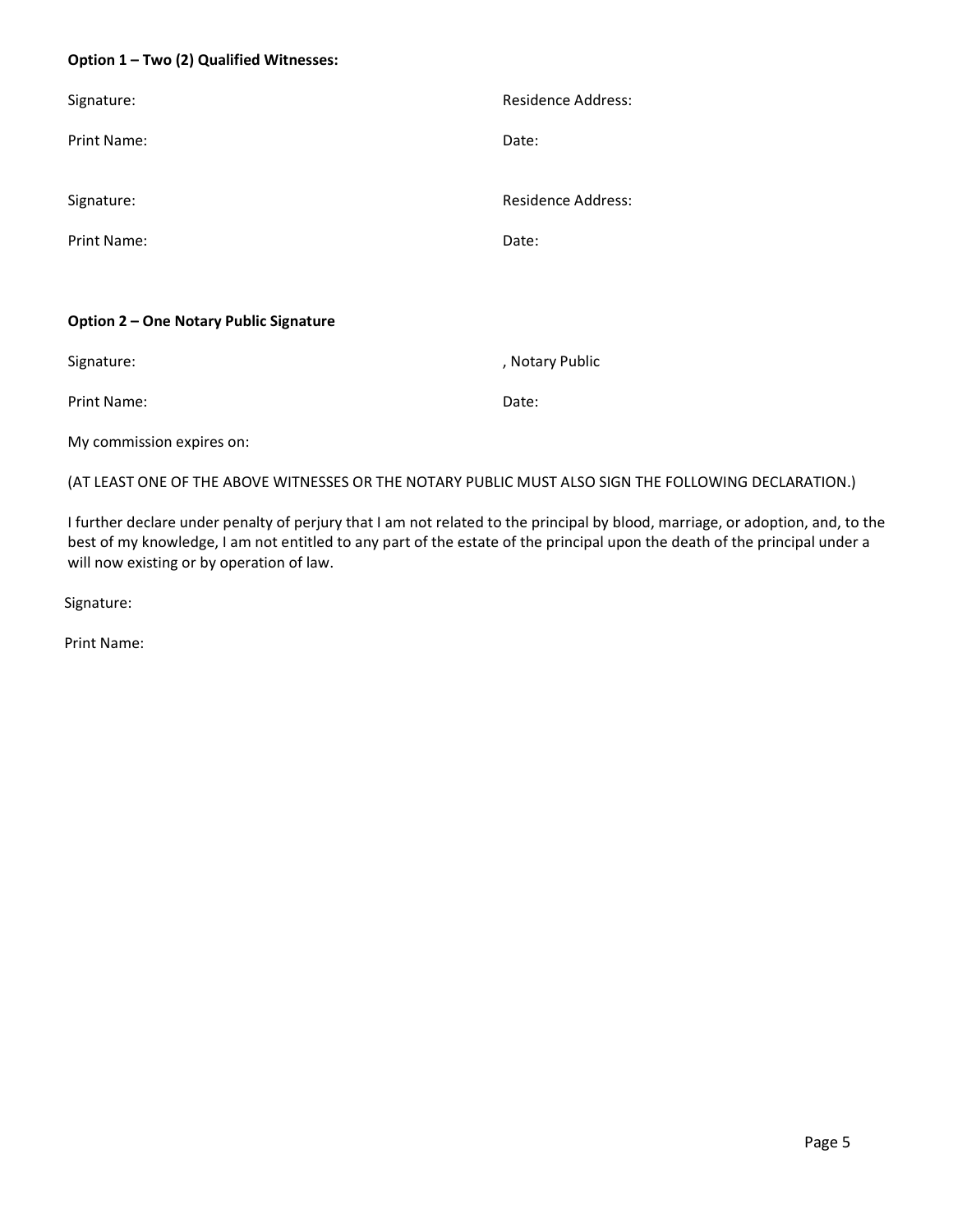## **Rhode Island Durable Power Of Attorney For Health Care**

*AN ADVANCE CARE DIRECTIVE*

*"A GIFT OF PREPAREDNESS"*

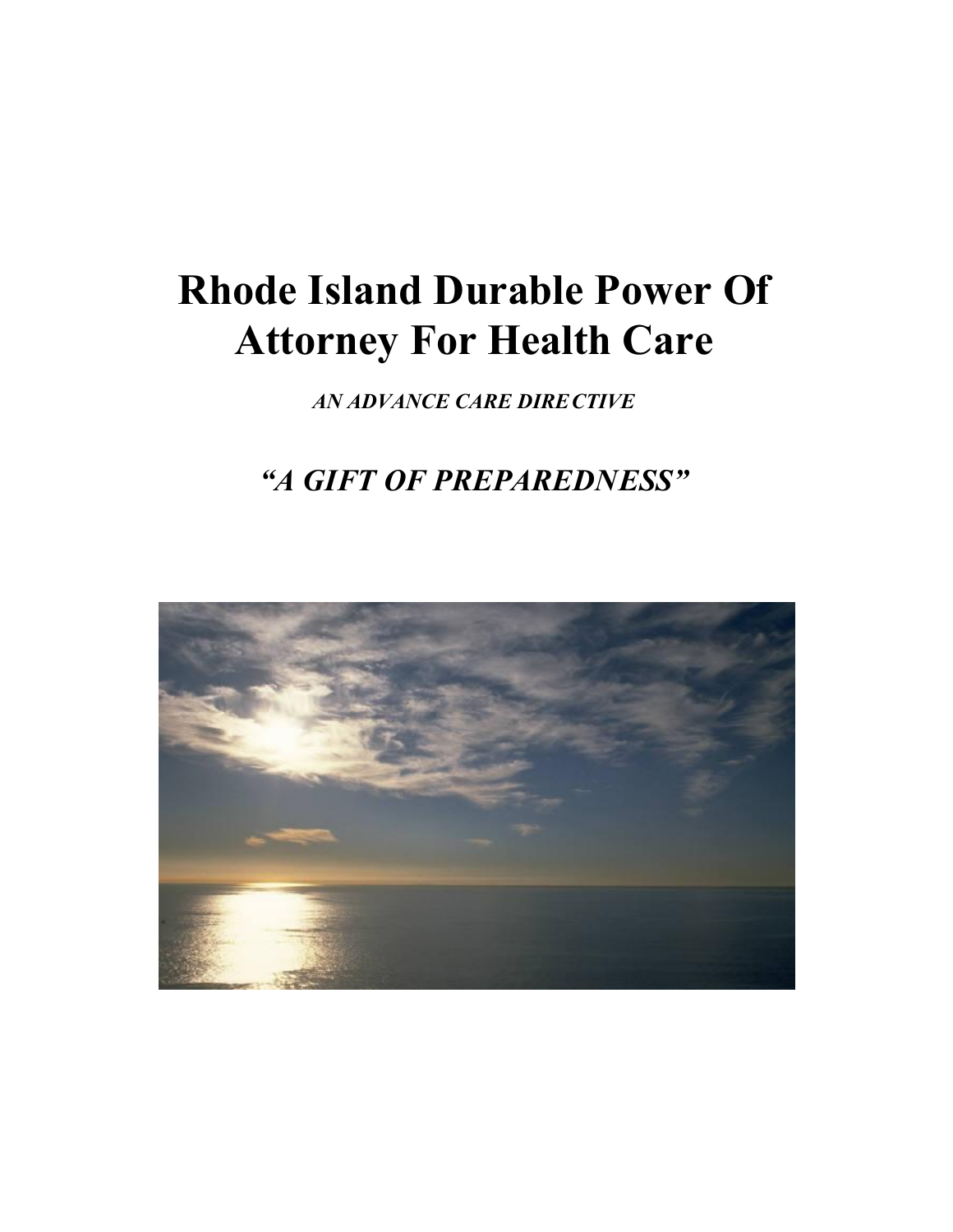#### **INTRODUCTION**

#### **YOUR RIGHTS**

Adults have the fundamental right to control the d ecisions relating to their health care. You have the right to make medical and other health care decisions for yourself so long as you can give informed consent for those decisions. No treatment may be given to you over your objection at the time of treatment. You may decide whether you want life sustaining procedures withheld or withdrawn in instances of a terminal condition.

#### **What is a Durable Power of Attorney for Health Care?**

This Durable Power of Attorney for Health Care lets you appoint someone to make health care decisions for you when you cannot actively participate in health care decision making. The person you appoint to make health care decisions for you when you cannot actively participate in health care decision making is called your agent. The agent must act consistent with your desires as stated in this document or otherwise known. Your agent must act in your best interest. Your agent stands in your place and can make any health care decision that you have the right to make.

You should read this Durable Power of Attorney for Health Care carefully. Follow the witnessing section as required. To have your wishes honored, this Durable Power of Attorney for Health Care must be valid.

#### **REMEMBER**

- You must be at least eighteen (18) years old.
- You must be a Rhode Island resident.
- You should follow the instructions on this Durable Power of Attorney for Health Care.
- You must voluntarily sign this Durable Power of Attorney for Health Care.
- You must have this Durable Power of Attorney for Health Care witnessed properly.
- No special form must be used but if you use this form it will be recognized by health care providers.
- Make copies of your Durable Power of Attorney for Health Care for your agent, alternative agent, physicians, hospital, and family.
- Do not put your Durable Power of Attorney for Health Care in a safe deposit box**.**
- Although you are not required to update your Durable Power of Attorney for Health Care, you may want to review it periodically.

#### *Commonly Used Life-Support Measures Are Listed on the Back Inside Page*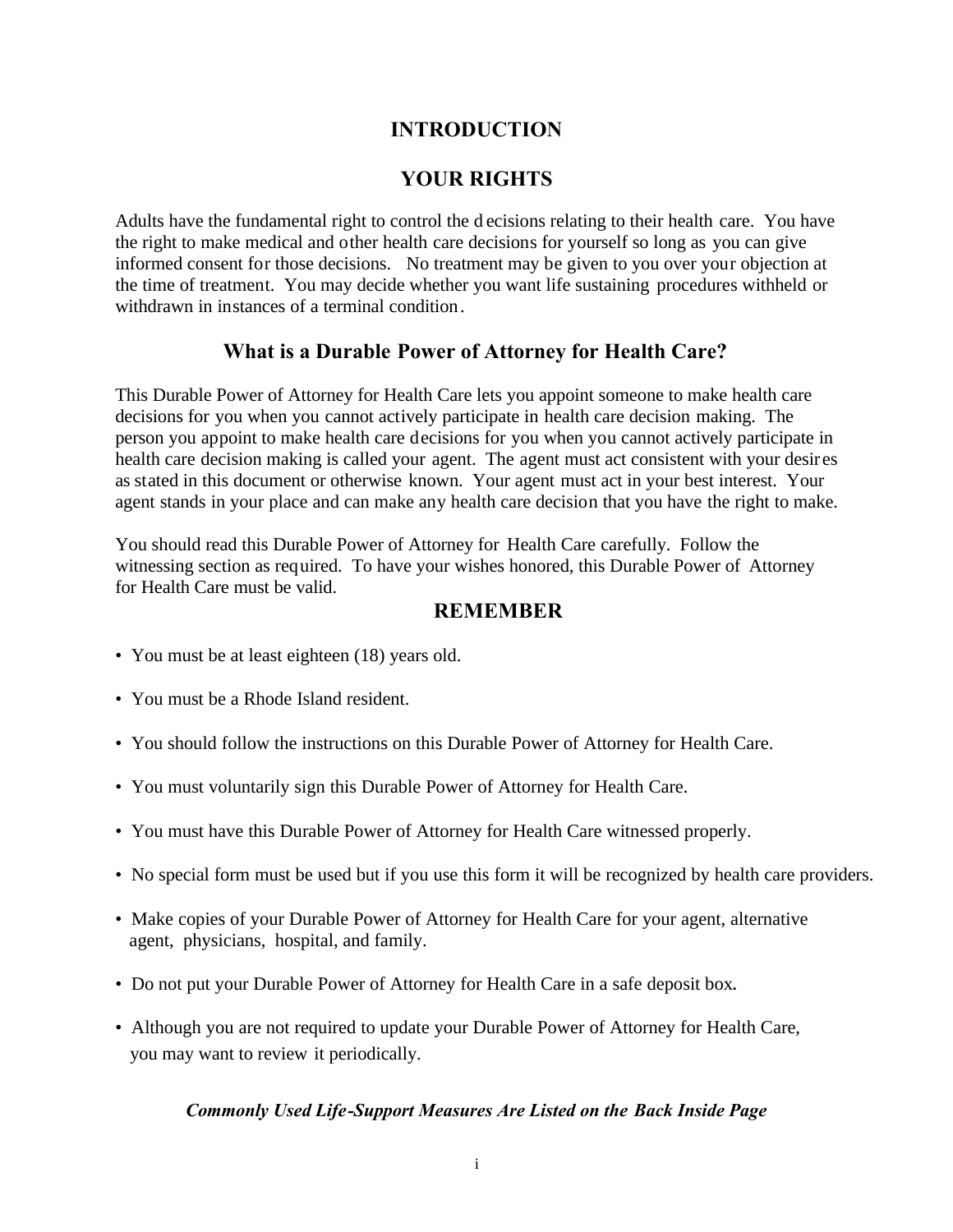#### **DURABLE POWER OF ATTORNEY FOR HEALTH CARE (RHODE ISLAND HEALTH CARE ADVANCE DIRECTIVE)**

 ${\rm I},\underline{\hspace{1cm}}\underline{\hspace{1cm}}\underline{\hspace{1cm}}\underline{\hspace{1cm}}\underline{\hspace{1cm}}\underline{\hspace{1cm}}\underline{\hspace{1cm}}\underline{\hspace{1cm}}\underline{\hspace{1cm}}\underline{\hspace{1cm}}\underline{\hspace{1cm}}\underline{\hspace{1cm}}\underline{\hspace{1cm}}\underline{\hspace{1cm}}\underline{\hspace{1cm}}\underline{\hspace{1cm}}\underline{\hspace{1cm}}\underline{\hspace{1cm}}\underline{\hspace{1cm}}\underline{\hspace{1cm}}\underline{\hspace{1cm}}\underline{\hspace{1cm}}\underline{\hspace{1cm}}\underline{\hspace{1cm}}$ 

*(Insert your name and address)*

am at least eighteen (18) years old, a resident of the State of Rhode Island, and understand this document allows me to name another person (called the health care agent) to make health care decisions for me if I can no longer make decisions for myself and I cannot inform my health care providers and agent about my wishes for medical treatment.

#### **PART I: APPOINTMENT OF HEALTH CARE AGENT THIS IS WHO I WANT TO MAKE HEALTH CARE DECISIONS FOR ME IF I CAN NO LONGER MAKE DECISIONS**

*Note: You may not appoint the following individuals as an agent:* 

*(1) your treating health care provider, such as a doctor, nurse, hospital, or nursing home, (2) a nonrelative employee of your treating health care provider, (3) an operator of a community care facility, or (4) a nonrelative employee of an operator of a c ommunity care facility.*

When I am no longer able to make decisions for myself, I name and appoint

**to make health care decisions** 

for me. This person is called my health care agent.

Telephone number of my health care agent: Address of my health care agent:

*You should discuss this health care directive with your agent and give your agent a copy.*

#### **(OPTIONAL) APPOINTMENT OF ALTERNATE HEALTH CARE AGENTS:**

*You are not required to name alternative health care agents. An alternative health care agent will be able to make the same health care decisions as the health care agent named above, if the health care agent is unable or ineligible to make health care decisions for you. F or example, if you name your spouse as your health care agent and your marriage is dissolved, then your former spouse is ineligible to be your health care agent.*

When I am no longer able to make decisions for myself and my health care agent is not available, not able, loses the mental capacity to make health care decisions for me, becomes ineligible to act as my agent, is not willing to make health care decisions for me, or I revoke the person appointed as my agent to make health care decisions for me, I n ame and appoint the following persons as my agent to make health care decision for me as authorized by this document, in the order listed below: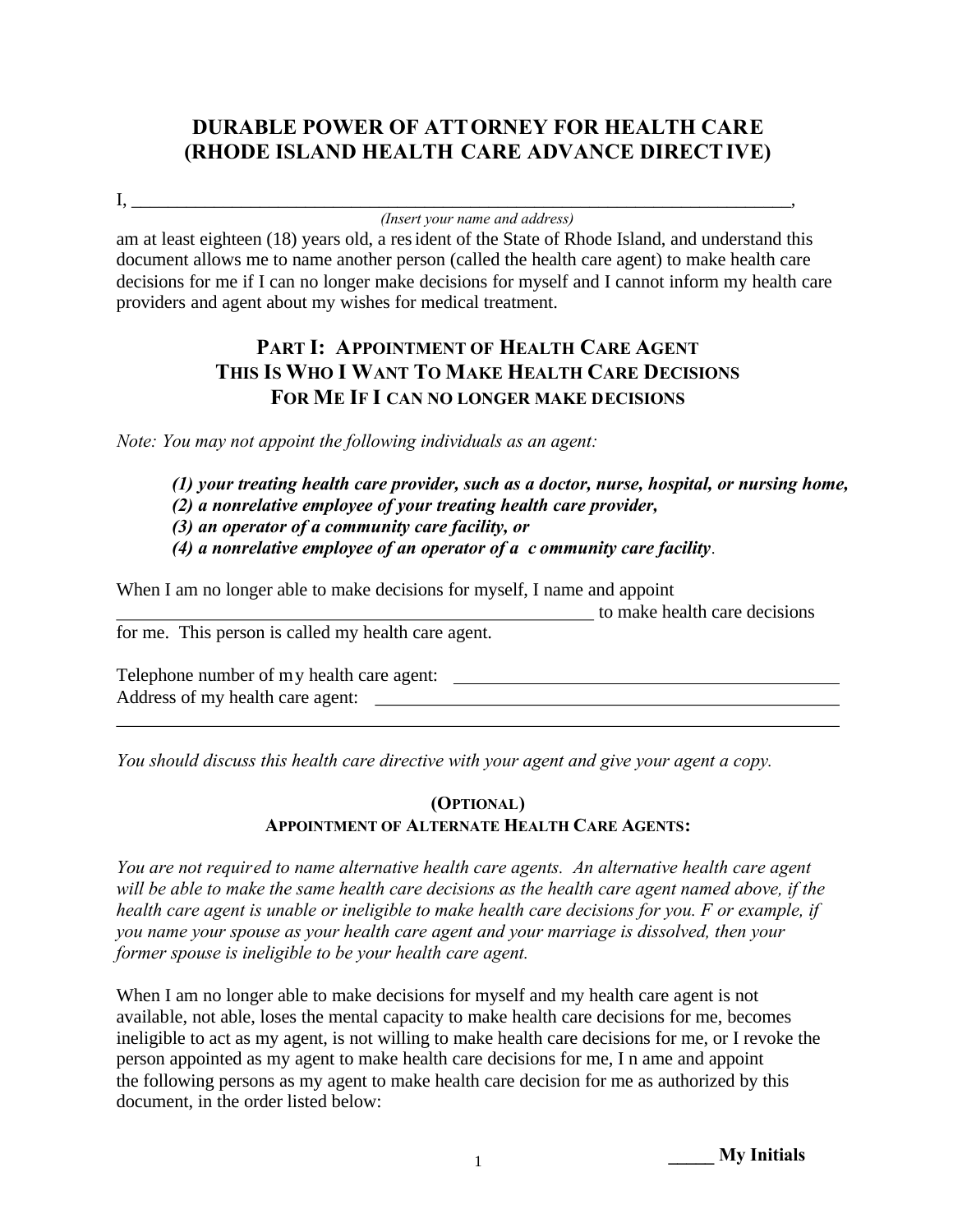| My First Alternative Health Care Agent:                     |  |
|-------------------------------------------------------------|--|
| Telephone number of my first alternative health care agent: |  |
| Address of my first alternative health care agent:          |  |
|                                                             |  |
| My Second Alternative Health Care Agent:                    |  |

Telephone number of my second alternative health care ag ent: Address of my second alternative health care agent:

*My health care agent is automatically given the powers I would have to make health care decisions for me if I were able to make such decisions. Some typical powers f or a health care agent are listed below in (A) through (H). My health care agent must convey my wishes for medical treatment contained in this document or any other instructions I have given to my agent. If I have not given health care instructions, then my agent must act in my best interest. A court can take away the power of an agent to make health care decisions for you if your agent:*

- *(1) Authorizes anything illegal,*
- *(2) Acts contrary to your known wishes, or*
- *(3) Where your desires are not known, does anything t hat is clearly contrary to your best interest.*

Whenever I can no longer make decisions about my medical treatment, my health care agent has the power to:

- (A) Make any health care decision for me. This includes the power to give, refuse, or withdraw consent to any care, treatments, services, tests, or procedures. This includes deciding whether to stop or not start health care that is keeping me or might keep me alive, and deciding about mental health treatment.
- (B) Advocate for pain management for me.
- (C) Choose my health care providers, including hospitals, physicians, and hospice.
- (D) Choose where I live and receive health care which may include residential care, assisted living, a nursing home, a hospice, and a hospital.
- (E) Review my medical records and disclose my healt h care information, as needed.
- (F) Sign releases or other documents concerning my medical treatment.
- (G) Sign waivers or releases from liability for hospitals or physicians.
- (H) Make decisions concerning participation in research.

If I DO NOT want my health care agent to have a power listed above in (A) through (H) OR if I want to LIMIT an power in (A) through (H), I must say that here: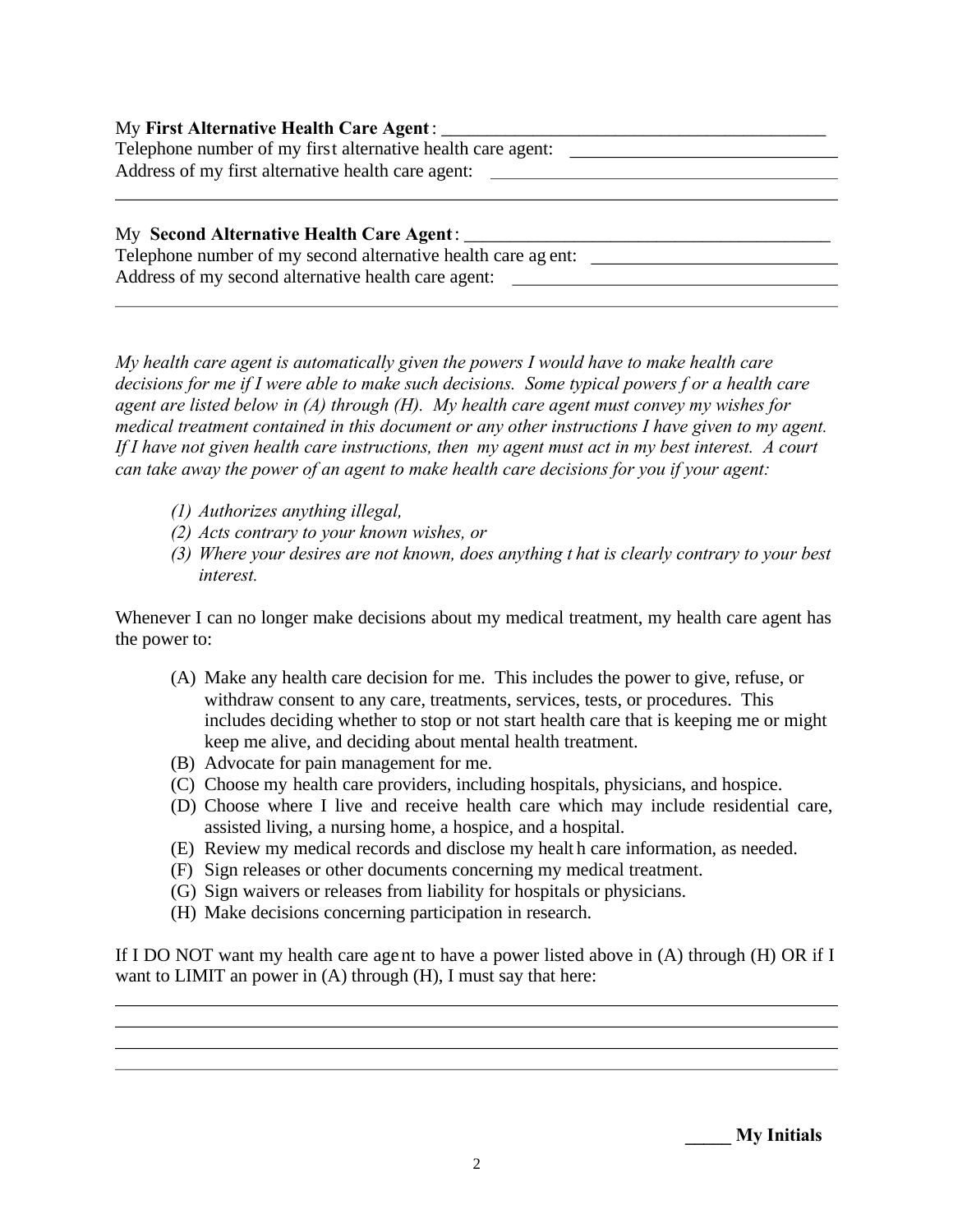#### **PART II: HEALTH CARE INSTRUCTIONS**

#### **THIS IS WHAT I WANT AND DO NOT WANT FOR MY HEALTH CARE**

Many medical treatments may be used to try to improve my medical condition in certain circumstances or to prolong my life in other circumstances. Many medical treatments can be started and then stopped if they do not help. Examples includ e artificial breathing by a machine connected to a tube in the lungs, artificial feeding or fluids through tubes, attempts to start the heart, surgeries, dialysis, antibiotics, and blood transfusions. The back inside page has more information about life-support measures.

#### *OPTIONAL -FOR DISCUSSION PURPOSES*

*A discussion of these questions with your health care agent may help him or her make health care decisions for you which reflect your values when you cannot make those decisions.* 

#### **These are my views which may help my agent make health care decisions:**

1. Do you think your life should be preserved for as long as possible? Why or why not?

2. Would you want your pain managed, even if it makes you less alert or shor tens your life?

3. Do your religious beliefs affect the way you feel about death? Would you prefer to be buried or cremated?

4. Should financial considerations be important when making a decision about medical care?

5. Have you talked with your agent, alternative agent, family and friends about these issues?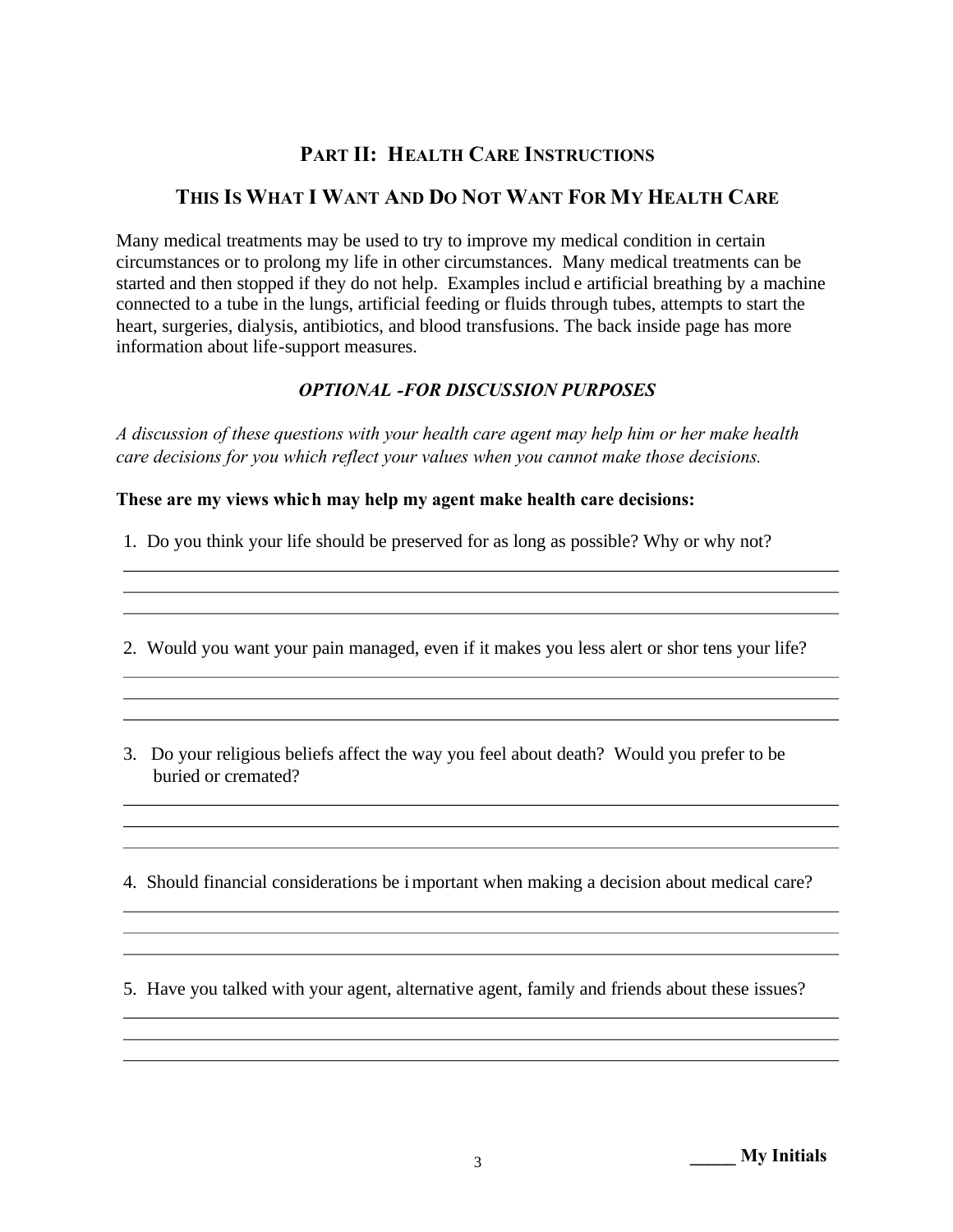**Here are my desires about my health care to guide my agent and health care providers.**

1. If I am close to death and life support would only prolong my dying:

*INITIAL ONLY ONE:* I want to receive a feeding tube. I DO NOT WANT a feeding tube.

*INITIAL ONLY ONE:* I want all life support that may apply. I want NO life support.

2. If I am unconscious and it is very unlikely that I will ever become conscious again:

*INITIAL ONLY ONE:* I want to receive a feeding tube. I DO NOT WANT a feeding tube.

*INITIAL ONLY ONE:* I want all other life support that may apply. I want NO life support.

3. If I have a progressive illness that will be fatal and is in an advanced stage, and I am consistently and permanently unable to communicate by any means, swallow food and water safely, care for myself and recognize my family and other people, and it is very unlikely that my condition will substantially improve:

*INITIAL ONLY ONE:*

I want to receive a feeding tube.

I DO NOT WANT a feeding tube.

*INITIAL ONLY ONE:*

 I want all life support that may apply. I want NO life support.

Additional statement of desires, special provisions, and limitations regarding health care decisions *(More space is available on page 8)*:

#### **ORGAN DONATION**

In the event of my death, I request that my agent inform my family or next of kin of my desire to be an organ and tissue donor for **transplant**. *(Initial if applicable)*

\_\_\_\_\_ In the event of my death, I request that my agent inform my family or next of kin of my desire to be an organ and tissue donor for **research**. *(Initial if applicable)*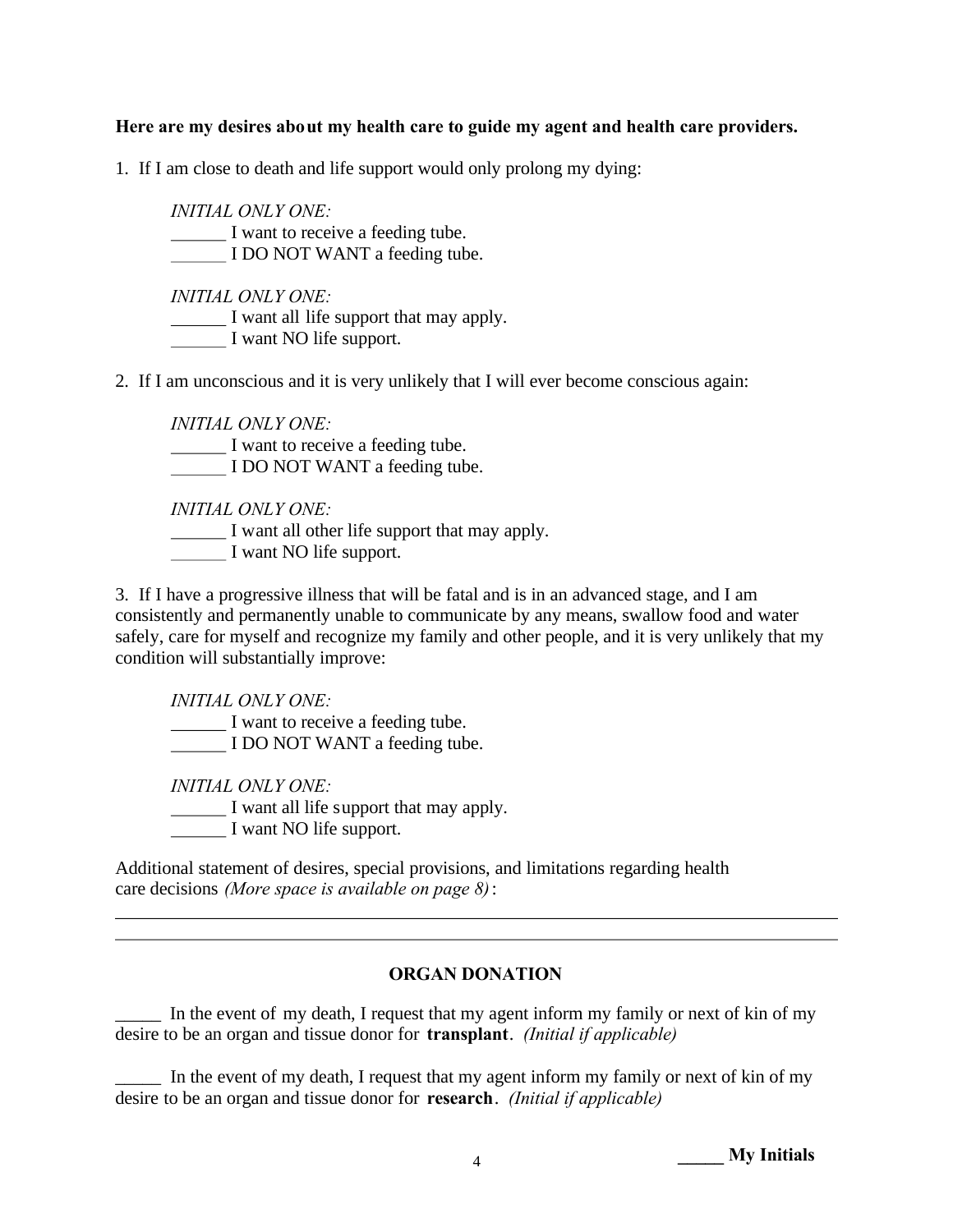#### **RELIGIOUS AND SPIRITUAL REQUESTS**

Do you want your Rabbi, Priest, Clergy, Minister, Imam, Monk, or other spiritual advisor contacted if you become sick?

*INITIAL ONLY ONE:* No No No

Name of Rabbi, Priest, Clergy, Minister, Imam, Monk, or other spiritual advisor:

Address:

Phone Number:

#### **DURATION**

\_\_\_\_\_\_\_\_\_\_\_\_\_\_\_\_\_\_\_\_\_\_\_\_\_\_\_\_\_\_\_\_\_\_\_\_\_\_\_\_\_\_\_\_\_\_\_\_\_\_\_\_\_\_\_\_\_\_\_\_\_\_\_\_\_\_\_\_\_\_\_\_\_\_\_\_\_\_

Unless you specify a shorter period in the space below, this power of attorney will exist until it is revoked.

I do not want this durable power of attorney for health ca re to exist until revoked. I want this durable power of attorney for health care to expire on

*(Fill in this space ONLY if you want the authority of your agent to end on a specific date.)*

#### **REVOCATION**

I can revoke this Durable Power of Attorney for Health Care at any time and for any reason either in writing or orally. If I change my agent or alternative agents or make any other changes, I need to complete a new Durable Power of Attorney for Health Care with those changes.

#### **PART III: MAKING THE DOCUMENT LEGAL**

I revoke any prior designations, advance directives, or durable power of attorney for health care.

#### **Date and Signature of Principal**

I am thinking clearly, I agree with everything that is written in this document, and I have made this document willingly.

Signature Date signed: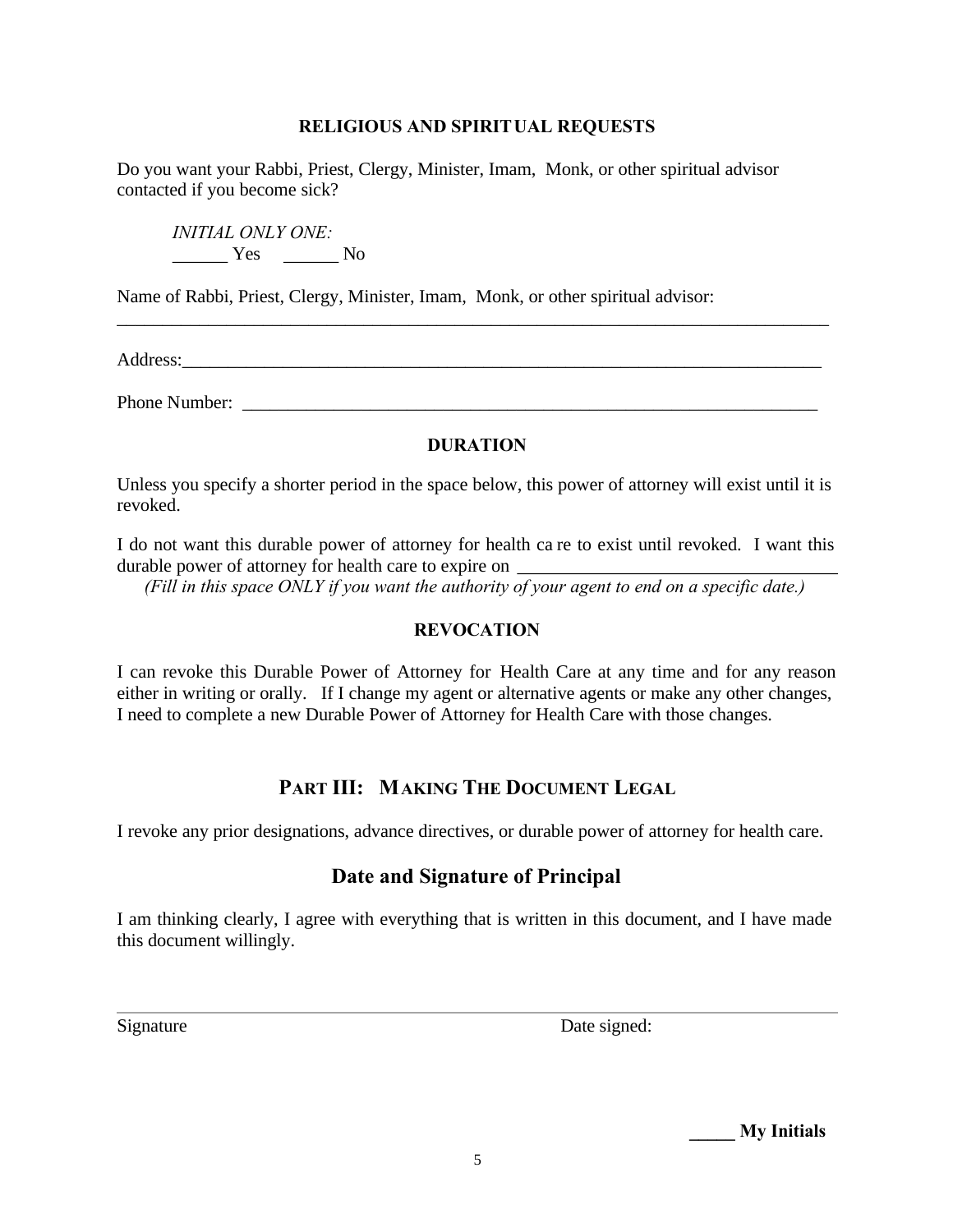#### **DATE AND SIGNATURES OF TWO QUALIFIED WITNESSES OR ONE NOTARY PUBLIC**

**Two qualified witnesses or one notary public must sign the durable power of attorney for health care form at the same time the principal signs the document. The witnesses must be adults and must not be any of the following:**

- **(1) a person you designate as your agent or alternate agent,**
- **(2) a health care provider,**
- **(3) an employee of a health care provider,**
- **(4) the operator of a community care facility, or**
- **(5) an employee of an operator of a community care facility.**

I declare under the penalty of perjury that the person who signed or acknowledged this document is personally known to me to be the principal, that the principal signed or ack nowledged this durable power of attorney for health care in my presence, that the principal appears to be of sound mind and under no duress, fraud, or undue influence, that I am not the person appointed as attorney in fact by this document, and that I am n ot a health care provider, an employee of a health care provider, the operator of a community care facility, or an employee of an operator of a community care facility.

#### **OPTION ONE:**

| Residence Address:    |  |
|-----------------------|--|
|                       |  |
|                       |  |
|                       |  |
|                       |  |
| Residence Address:    |  |
|                       |  |
|                       |  |
|                       |  |
| <b>OPTION TWO:</b>    |  |
|                       |  |
| Print Name:           |  |
|                       |  |
|                       |  |
| Date: $\qquad \qquad$ |  |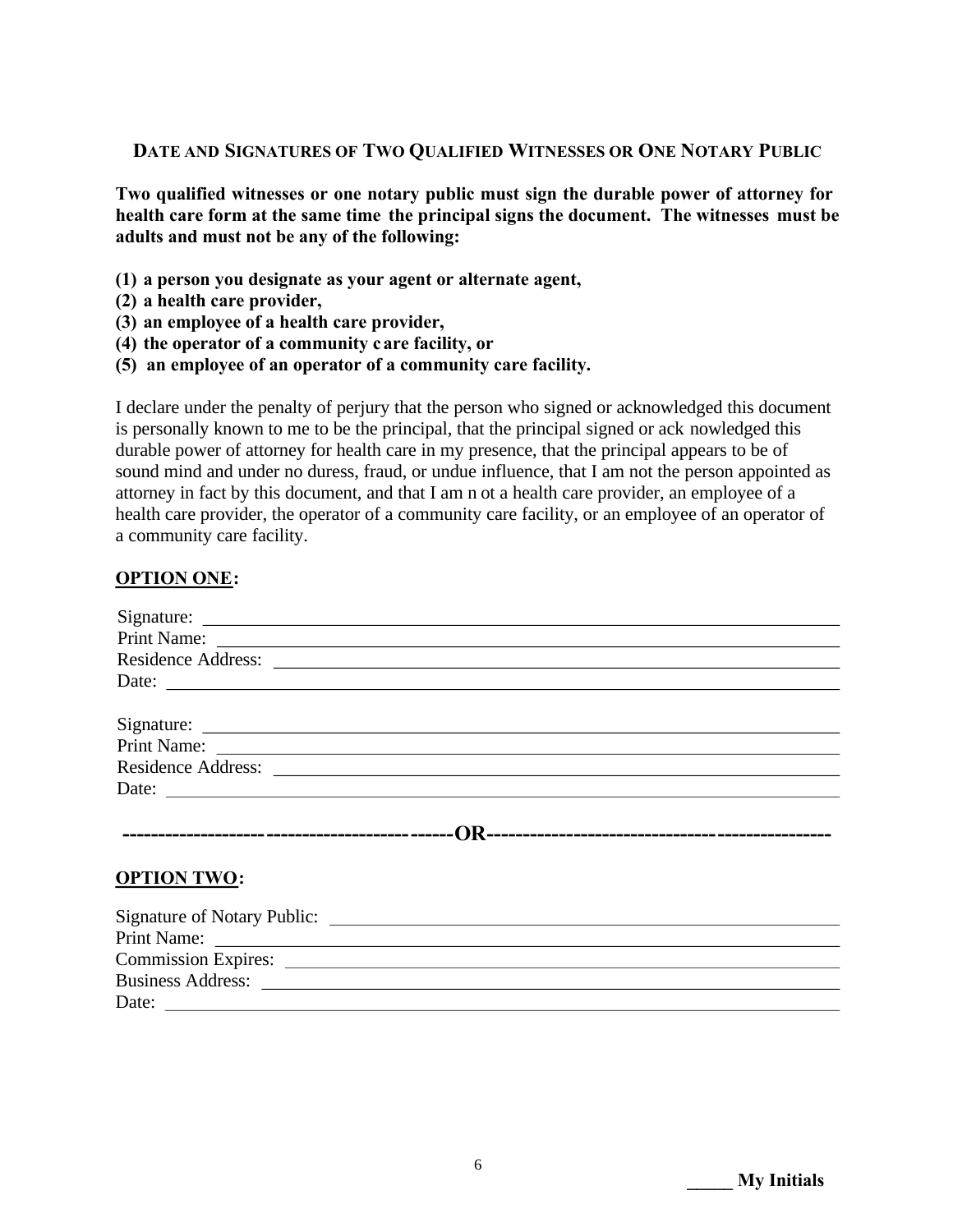#### **TWO QUALIFIED WITNESSES OR ONE NOTARY PUBLIC DECLARATION**

*At least one of the qualified witnesses or the notary public must make this additional declaration:*

I further declare under penalty of perjury that I am not related to the principal by blood, marriage, or adoption, and, to the best of my knowledge, I am not entitled to any part of the estate of the principal upon the death of the principal under a will now existing or by operation of law. Signature:

Print Name:

| Signature:       |  |
|------------------|--|
| Print N<br>Name: |  |
|                  |  |

#### **PART IV: DISTRIBUTING THE DOCUMENT**

*You are not required to give anyone your Durable Power of Attorney for Health Care, but if it cannot be found at the time you need it, it cannot help you. For example, you are unable to participate in making health care decisions and your Durable Power of Attorney for Health Care is a safe deposit box, the agent, physician and other health care providers will not have access to it and they will not be able to respect your medical treatment wishes. You may want to give a copy of your Durable Power of Attorney for Health Care to some or all of the persons listed below so that it can be available when you need it.* 

|          | (Name)                               | (Address) | (Phone) |
|----------|--------------------------------------|-----------|---------|
|          | $\Box$ Health Care Agent             |           |         |
|          |                                      |           |         |
| ⊔        | First Alternative Health Care Agent  |           |         |
| $\sqcup$ | Second Alternative Health Care Agent |           |         |
| ⊔        | Physician                            |           |         |
| ⊔        | Family                               |           |         |
| ⊔        | Lawyer                               |           |         |
|          | Others                               |           |         |
|          |                                      |           |         |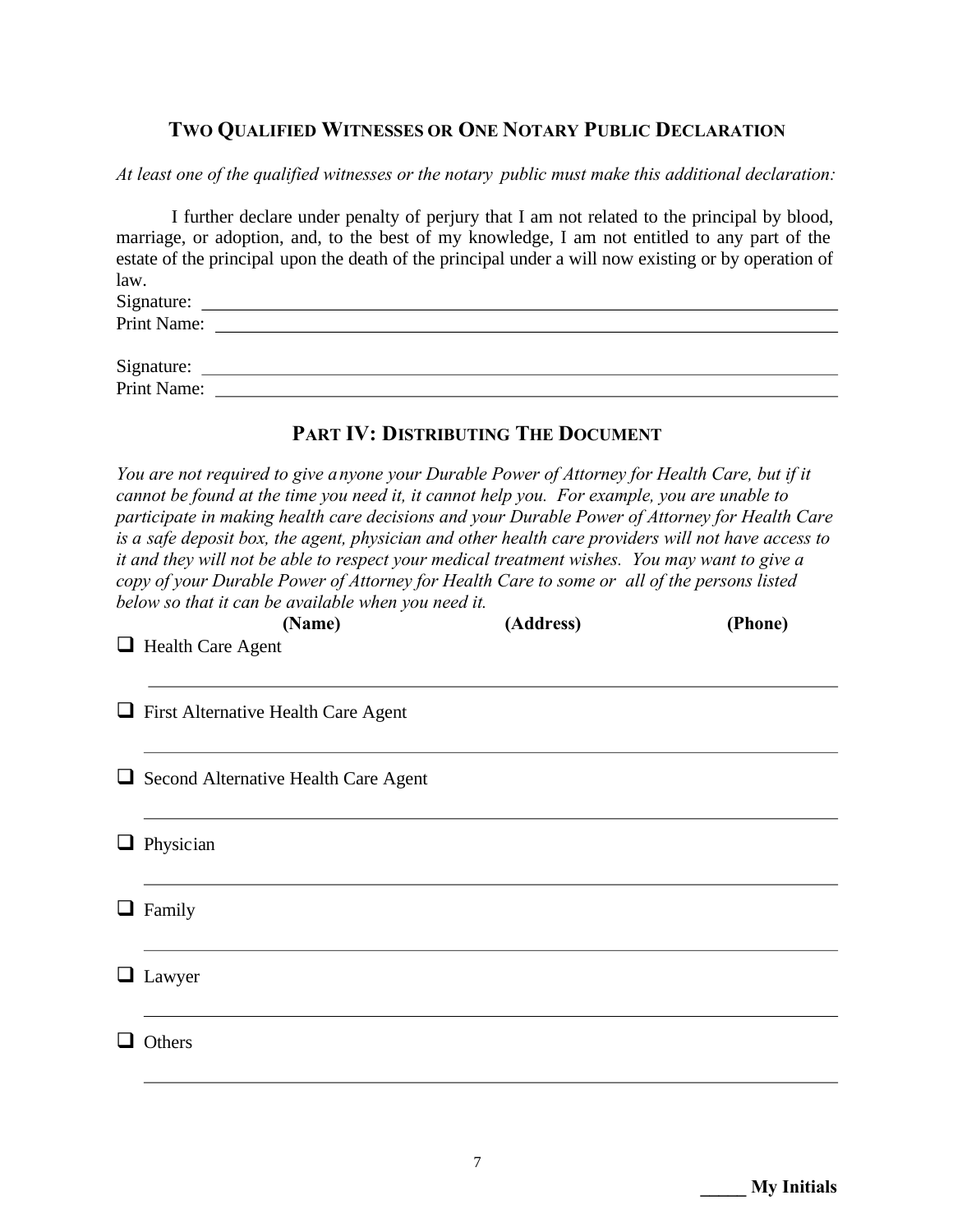**ADDITIONAL SPACE FOR INFORMATION** 



My Initials